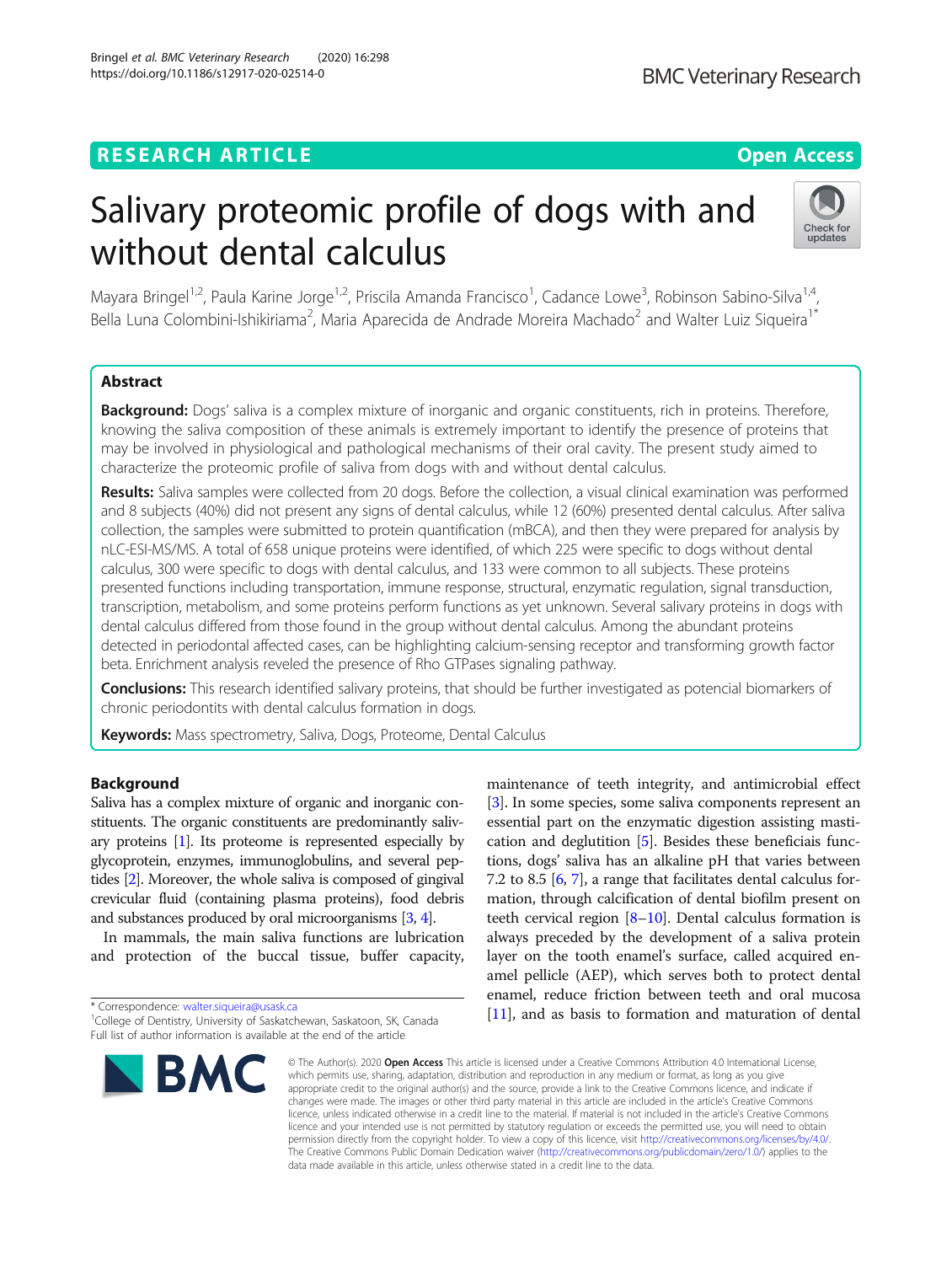<span id="page-1-0"></span>biofilm, which constitutes the organic matrix to its possible calcification [[12](#page-10-0)].

In dogs, the formation of dental calculus is typical since the first year of life and it appears as granular, yellow– brown masses on the buccal surfaces of molar teeth of the upper jaw near salivary duct orifices [[7,](#page-10-0) [13](#page-10-0)]. Dental calculus consists in a mixture of calcium carbonate and calcium phosphate, presenting a rough surface that increases the occurrence of periodontal disease [[8](#page-10-0)], due to the calcification of more dental biofilm, bringing it closer to the soft tissues [[14](#page-10-0)]. Similar to humans, there is a link in dogs between the calculus presence with the increasing rate of periodontal diseases, which in some cases may lead to the animal starvation as a result of feeding difficulties [\[13](#page-10-0), [15](#page-10-0), [16](#page-10-0)]. Furthermore, in dogs, dental calculus is considered one of the main conditions involved in the development of periodontal disease resulting in teeth loss. Studies report

prevalence of periodontal disease varying from 80 to 85% [[10](#page-10-0), [17](#page-10-0)–[19](#page-10-0)].

Other than constituents involved in the formation of dental calculus, saliva possesses chemical and physical properties that may serve to detect evidence, through proteomic analysis, of systemic diseases [[2\]](#page-10-0). Mass spectrometry is an indicated method for studies focused on protein identification, characterization and quantification [[20](#page-10-0)]. This analysis is available both for humans [[21](#page-10-0), [22](#page-10-0)] and animals [[23](#page-10-0)–[25\]](#page-10-0). Some proteins are involved in the formation and in the inhibition of minerals precipitation over human dental surface, such as cystatins, statherin and acidic proline-rich proteins (PRPs), which have been already identified in saliva protein composition of some mammal species like monkeys, rats, mice's and pigs [[23](#page-10-0)]. However, literature is still limited concerning identification of these proteins in dogs' saliva. Studies with a

Table 1 Distribution of the participating dogs by breed, gender, age, weight, diet and volume of saliva collected

|                        | Shih<br>tzu | Lhasa<br>apso | Gender Age  | (years)        | Weight<br>(Kg) |           | Diet <sup>a</sup> Volume of saliva<br>$(\mu$ | and I piscipation of the participating abys by breed, genaci, age, mergin, aret and rolance or sailra conceted<br>Degree of dental<br>calculus | Total Protein concentration (ug/<br>ml) |
|------------------------|-------------|---------------|-------------|----------------|----------------|-----------|----------------------------------------------|------------------------------------------------------------------------------------------------------------------------------------------------|-----------------------------------------|
| Dog 1 X                |             |               | Female 6    |                | $\overline{4}$ | Mixed 450 |                                              | $\mathbf 0$                                                                                                                                    | 2453.49                                 |
| Dog 2                  |             | $\mathsf X$   | Female 9    |                | $\,8\,$        | Dry       | 400                                          | 3                                                                                                                                              | 742.24                                  |
| Dog 3                  |             | $\times$      | Male        | 5              | 6.5            | Dry       | 500                                          | $\overline{2}$                                                                                                                                 | 520.76                                  |
| Dog 4                  |             | X             | Male        | $\mathbf{3}$   | 6              | Dry       | 500                                          | $\overline{2}$                                                                                                                                 | 441.77                                  |
| Dog 5 X                |             |               | Female 0.42 |                | $\overline{4}$ | Dry       | 500                                          | $\circ$                                                                                                                                        | 616.30                                  |
| Dog 6 X                |             |               | Female 2    |                | 5.5            | Dry       | 400                                          | $\mathbf{1}$                                                                                                                                   | 546.82                                  |
| Dog 7                  |             | $\times$      | Female 6    |                | 8              | Dry       | 550                                          | $\circ$                                                                                                                                        | 485.16                                  |
| Dog 8                  |             | $\mathsf X$   | Female 4    |                | 8              | Dry       | 550                                          | $\mathbf{1}$                                                                                                                                   | 968.05                                  |
| Dog 9                  |             | $\mathsf X$   | Female 1    |                | $\mathsf{3}$   | Dry       | 400                                          | $\circ$                                                                                                                                        | 1151.45                                 |
| Dog<br>10 <sup>°</sup> |             | X             | Female 4    |                | 11             | Dry       | 800                                          | $\circ$                                                                                                                                        | 1212.73                                 |
| Dog<br>11              |             | $\times$      | Male        | 0.25           | $\overline{4}$ | Dry       | 400                                          | $\mathbf 0$                                                                                                                                    | 3171.34                                 |
| Dog<br>12              |             | $\mathsf X$   | Male        | 9              | 10             | Dry       | 550                                          | 3                                                                                                                                              | 1972.65                                 |
| Dog<br>13              | X           |               | Male        | $\overline{2}$ | 3              | Dry       | 500                                          | $\mathbf{1}$                                                                                                                                   | 2168.71                                 |
| Dog<br>14              | X           |               | Female 3    |                | 4.5            | Dry       | 500                                          | $\mathbf{1}$                                                                                                                                   | 1155.82                                 |
| Dog<br>15              | $\times$    |               | Female 7    |                | $\overline{4}$ | Dry       | 100                                          | $\mathbf{1}$                                                                                                                                   | 1995.13                                 |
| Dog<br>16              | X           |               | Male        | $\overline{4}$ | 6.7            | Mixed 400 |                                              | 3                                                                                                                                              | 1820.04                                 |
| Dog<br>17              | X           |               | Male        | 0.66           | 7              | Dry       | 1000                                         | $\mathbf 0$                                                                                                                                    | 1633.00                                 |
| Dog<br>18              |             | X             | Female 7    |                | 8              | Mixed 600 |                                              | $\mathbf{1}$                                                                                                                                   | 2302.20                                 |
| Dog<br>19              | Χ           |               | Female 0.25 |                | 2.4            | Dry       | 700                                          | $\mathbf 0$                                                                                                                                    | 1020.11                                 |
| Dog<br>20              |             | $\times$      | Female 7    |                | 5              | Food 500  |                                              | 3                                                                                                                                              | 2360.05                                 |

N/A (Not available)

<sup>a</sup>A mixed diet refers to dry dog food and human food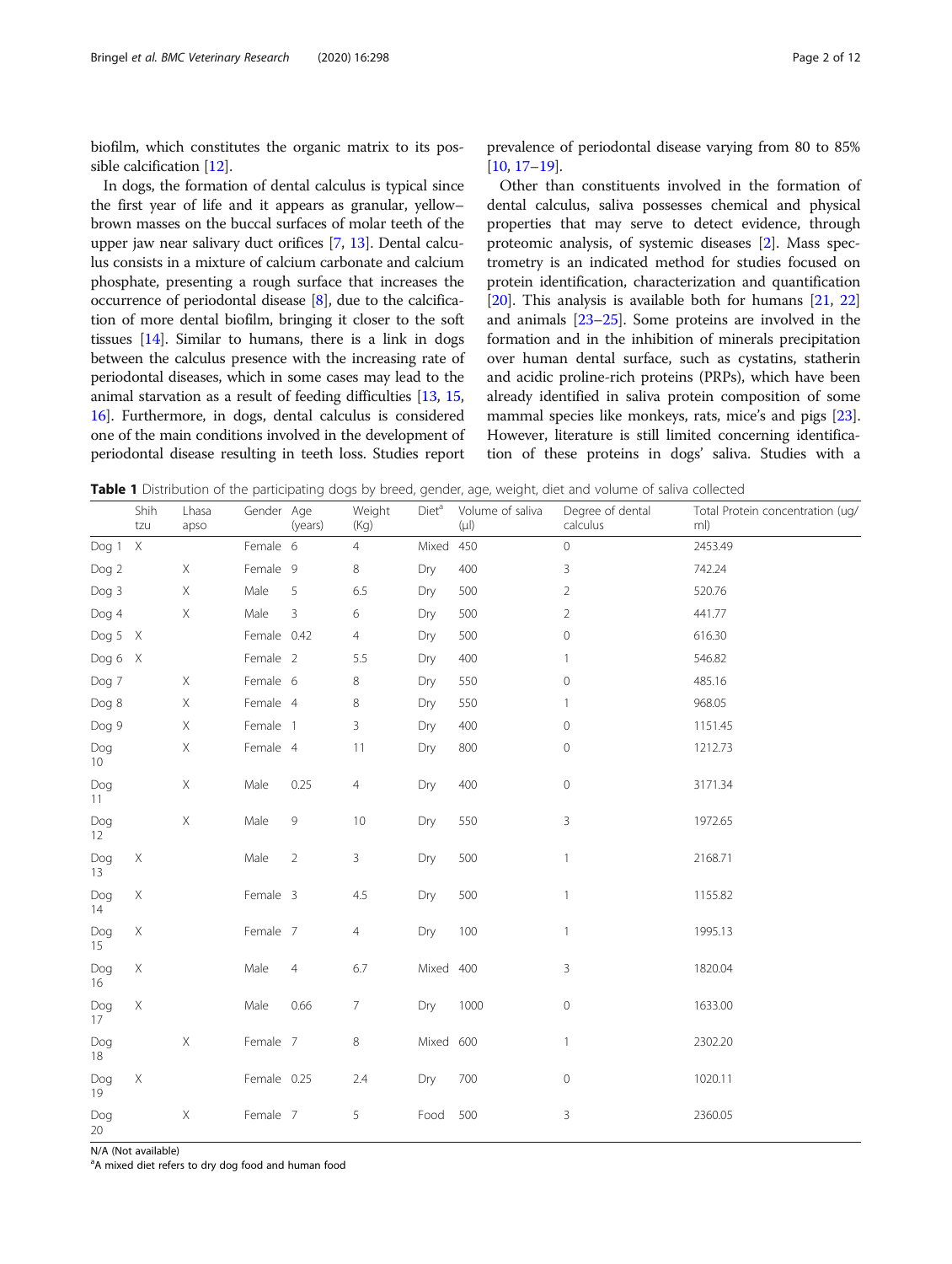proteomic approach may be used to develop biological strategies for controlling both bacterial dental biofilm and dental calculus formation. Thus, the purpose of this study was to characterize the salivary proteomic profile of dogs with and without dental calculus.

## Results

## Characterization of the study participants

Of the 20 dogs that participated in the study, the visual clinical examination showed that 8 (40%) had no signs of dental calculus and 12 (60%) presented with some degree of dental calculus (Table [1](#page-1-0)). The distribution of these dogs according to breed, gender, age, weight, diet and volume of saliva collected is also shown in Table [1](#page-1-0).

## Total protein concentration

The concentrations of total proteins present by the Micro Bicinchoninic Acid (Micro BCA) assay in each dog studied are shown in Table [1.](#page-1-0) Student's t-test was used to compare total protein concentrations between the groups with and without dental calculus and between genders. There were no statistically significant differences ( $p = 0.892$ ) between groups and gender ( $p = 0.3822$ ).

#### Correlations between variables

Pearson's correlation test ( $p < 0.05$ ) was used to investigate the associations between animal age, saliva volume and total protein in the saliva. As expected, there was no statistically significant correlation between the variables.

## Proteome identification and quantification

The proteome from all different samples showed a consistent elution of protein/peptides range from 20 to 45

min. Representative base-peak chromatograms of saliva from dogs with and without dental calculus are represented in Fig. 1.

In the present study, 1662 proteins were identified, of which 658 (39.6%) were unique proteins. Of these 658 unique proteins found, 623 (9.7%) were characterized and 35 (15.3%) were uncharacterized proteins, therefore identified for the first time.

Regarding the oral clinical condition of each animal, 133 (20.2%) specific proteins were common to all participating dogs (Supplementary Table S[1\)](#page-9-0), 225 (34.2%) specific proteins were identified in dogs without clinical signs of dental calculus (Supplementary Table [S2](#page-9-0)), 300 (45.6%) specific proteins in dogs with dental calculus (Supplementary Table S[3\)](#page-9-0). This distribution is described in Venn diagram (Fig. [2](#page-3-0)). Of these 225 specific proteins of dogs without dental calculus, 220 (97.8%) were characterized and 5 (2.2%) were uncharacterized proteins. From the 300 specific proteins of dogs with dental calculus, 287 (95.7%) present characterization and 13 (4.3%) were uncharacterized proteins.

#### Biological functions of proteins

Among the 658 unique proteins identified, the most abundant based on spectral count and ion abundance [[26\]](#page-10-0) had their biological functions analyzed by UniProt software ([www.uniprot.org\)](http://www.uniprot.org). These proteins exhibited functions of substance transport, immune response, enzymatic regulation and metabolism (Table [2](#page-3-0) and Supple-mentary Table [S4](#page-9-0) with peptide sequences).

Regarding the 225 specific proteins identified in dogs without dental calculus, the most abundant were: Can f 4 variant allergen, Keratin, type II cytoskeletal 1 and others.

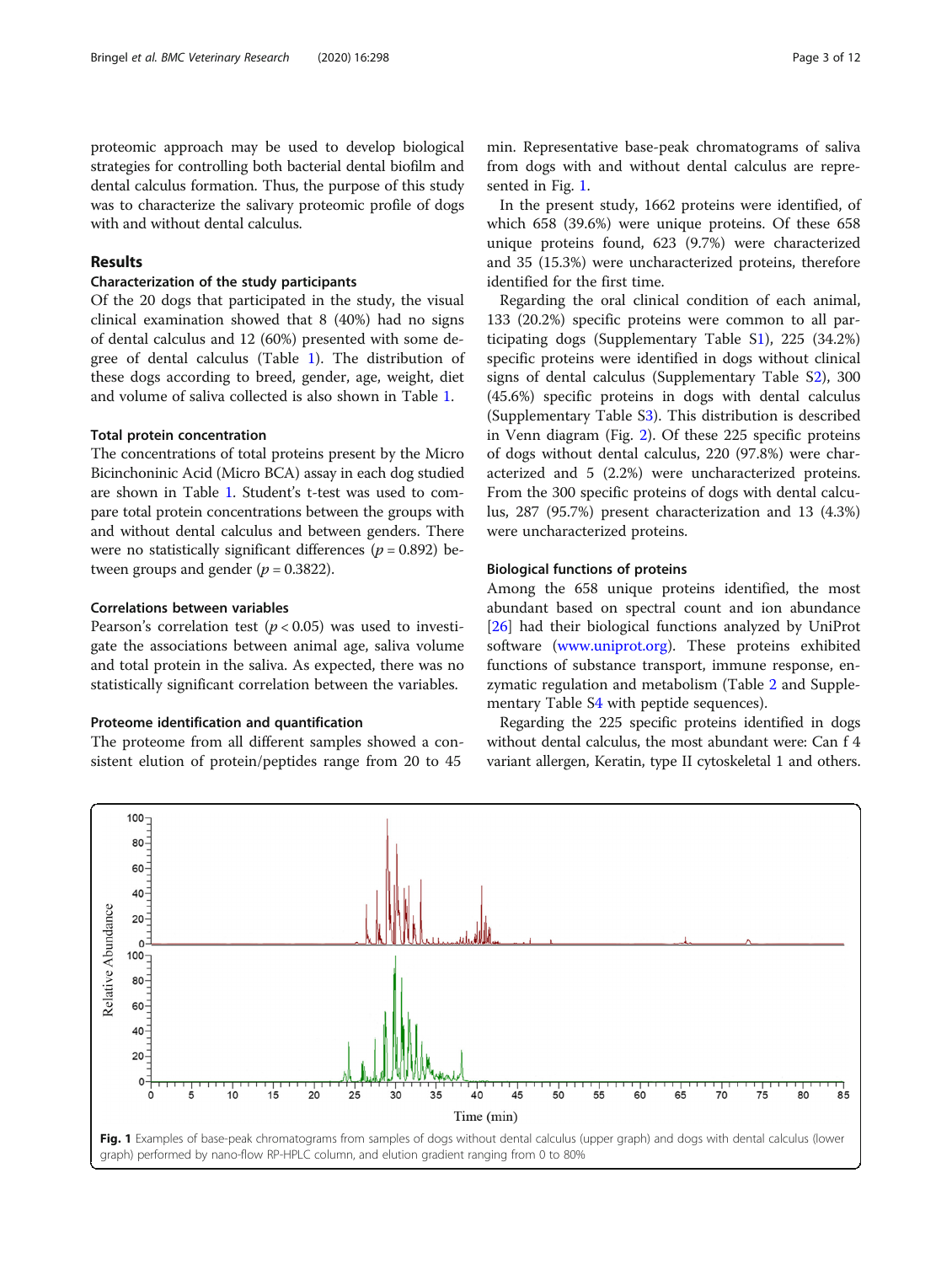<span id="page-3-0"></span>

These proteins also exhibited functions of transport, immune response, transcription, structural, enzymatic regulation, metabolism and signal transduction (Table [3](#page-4-0) and Supplementary Table S[4](#page-9-0) with peptide sequences).

And finally, from the 300 specific proteins identified in dogs with dental calculus, the most abundant analyzed were: Calcium-sensing receptor, Voltage-dependent T-type calcium channel subunit alpha, Multidrug and toxin extrusion protein (Fragment), Phosphatase and actin regulator, Poly [ADP-ribose] polymerase, Zinc alpha-2-glycoprotein 1 (Fragment), Transforming growth factor beta (TGFB1) and others. These proteins exhibited functions of transport, immune response, enzymatic regulation, signal transduction, transcription and metabolism (Table [4](#page-4-0) and Supplementary Table [S4](#page-9-0) with peptide sequences).

Fig. [3](#page-5-0) shows and compares the functions of the most abundant proteins for dogs with and without dental calculus. The group with dental calculus presented with more proteins related to immune response, enzymatic regulation and uncharacterized proteins, as compared to the group without dental calculus.

## Analysis by the STRING database

Two protein-protein networks were created with the 225 unique proteins identified in the group of dogs without dental calculus, and 300 unique proteins in the group of dogs with dental calculus. Canis lupus was selected as the studied organism and the highest score of confidence (0.900) was set. Supplementary Figures [1](#page-9-0) and [2](#page-9-0) shows the constituents of both networks, dogs without dental calculus and dogs with dental calculus, respectively. Although it is possible to see an increase of connections from the group without dental calculus (42 edges) to the group with dental calculus (90 edges), only Reactome pathways such as cell cycle, mitosis, signaling by Rho GTPases, M phase and mitotic prometaphase were found in the second group (Supplementary Table [S5](#page-9-0)). No pathways (from Reactome Pathway Datasabe or Kyoto Encyclopedia of Genes and Genomes) were encountered in the first group.

## Discussion

The current study characterized the salivary proteome profile of dogs with and without dental calculus. In total, we identified 1662 proteins through the SEQUEST filter criteria applied to MS/MS spectra. Among these salivary proteins, there were 658 (39.6%) described for the first time in saliva of dogs. Besides, it is important enphazises that 225 specific proteins were identified in dogs without clinical signs of dental calculus and 300 specific proteins

**Table 2** Functions of the most abundant proteins identified in all participants dogs

| Function             | Accession number | Protein name (Gene name)                   |
|----------------------|------------------|--------------------------------------------|
| Transport            | F2Z4Q6           | Serum albumin (AFP ALB)                    |
|                      | P49822           | Albumin (allergen Can f 3) (ALB)           |
|                      | P60524           | Hemoglobin subunit beta (HBB)              |
|                      | J9P430           | Transferrin (TF)                           |
|                      | P02648           | Apolipoprotein A-I (APOA1)                 |
|                      | P60529           | Hemoglobin subunit alpha (HBA)             |
| Immune response      | J9P732           | EF-hand domain-containing protein (S100A9) |
|                      | E2RCC8           | Uncharacterized protein                    |
|                      | <b>COLQLO</b>    | Protein S100 (S100A8 or S100A6)            |
|                      | F1PCH3           | Enolase 1 (ENO1)                           |
|                      | P19006           | Haptoglobin (HP)                           |
|                      | F1PR54           | Uncharacterized protein                    |
| Enzymatic regulation | E2ROH6           | Prolactin induced protein (PIP)            |
|                      | F1PGM1           | Complement C3 (C3)                         |
|                      | F6USN4           | Uncharacterized protein                    |
| Metabolism           | F1PE28           | Transketolase (TKT)                        |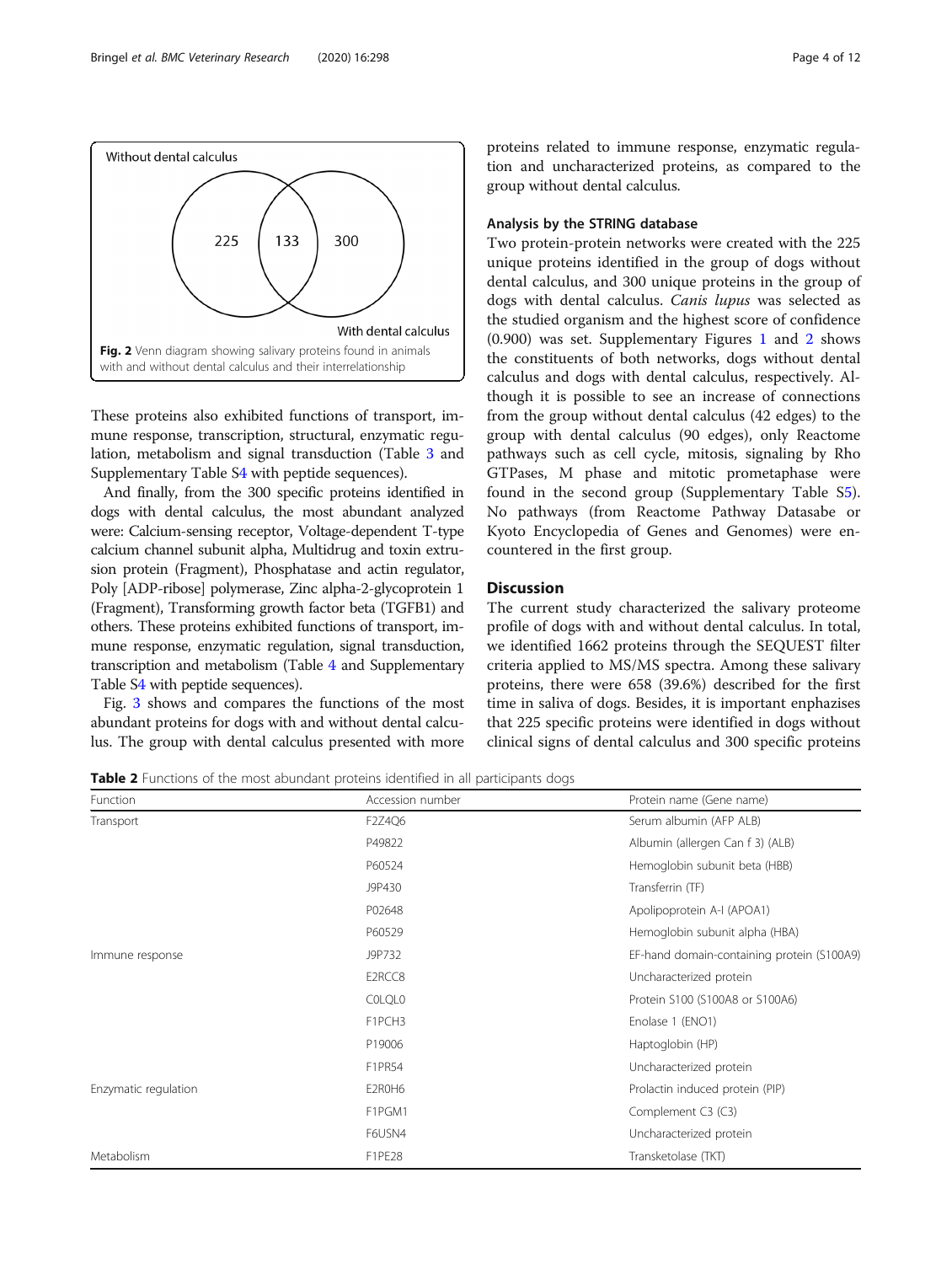| Functions            | Accession number                | Protein name (Gene name)                                                |
|----------------------|---------------------------------|-------------------------------------------------------------------------|
| Transport            | J9P950                          | Can f 4 variant allergen (OBP)                                          |
|                      | E2QX44                          | Solute carrier family 29 member 4 (SLC29A4)                             |
|                      | E2RSV0                          | Importin 4 (IPO4)                                                       |
| Immune response      | E2RF74                          | Sphingosine-1-phosphate receptor 3 (S1PR3)                              |
|                      | F1PIL9                          | Interleukin 1 receptor accessory protein (IL1RAP)                       |
| Transcription        | F1PII4                          | Uncharacterized protein                                                 |
|                      | <b>E2RR25</b>                   | BTB domain containing 8 (BTBD8)                                         |
| Structural           | F1PKA4                          | MTSS I-BAR domain containing 1 (MTSS1)                                  |
|                      | F1PTY1                          | Keratin 3 (KRT3)                                                        |
| Enzymatic regulation | E2RKG0                          | Dermokine (DMKN)                                                        |
| Metabolism           | E2QW50                          | Zinc finger protein 532 (ZNF532)                                        |
|                      | E <sub>2</sub> RTI <sub>2</sub> | Chromodomain helicase DNA binding protein 3 (CHD3)                      |
|                      | F6Y4F1                          | Dachsous cadherin-related 1 (DCHS1)                                     |
|                      | F1PBU5                          | SMG1 nonsense mediated mRNA decay associated PI3K related kinase (SMG1) |
|                      | F1Q0K5                          | Triokinase and FMN cyclase (TKFC)                                       |
| Signal transduction  | F1PSR2                          | Dedicator of cytokinesis 5 (DOCK5)                                      |

<span id="page-4-0"></span>Table 3 Functions of the most abundant specific proteins identified in dogs without dental calculus

Table 4 Functions of the most abundant specific proteins identified in dogs with dental calculus

| Functions            | Accession number | Protein name (Gene name)                                             |
|----------------------|------------------|----------------------------------------------------------------------|
| Transport            | A2SXS6           | Calcium-sensing receptor (CASR)                                      |
|                      | <b>E2R9S8</b>    | Voltage-dependent T-type calcium channel subunit alpha (CACNA1I)     |
|                      | E2RAB8           | Multidrug and toxin extrusion protein (SLC47A2)                      |
| Immune response      | F1PI70           | Transforming growth factor beta (TGFB1)                              |
|                      | E2R141           | Complement C8 beta chain (C8B)                                       |
|                      | F1PSJ1           | Uncharacterized protein                                              |
| Enzymatic regulation | E2RGH9           | HECT domain E3 ubiquitin protein ligase 1(HECTD1)                    |
|                      | F1PVE1           | PH domain and leucine rich repeat protein phosphatase 1 (PHLPP1)     |
|                      | F1P6R1           | Phosphatase and actin regulator (PHACTR4)                            |
| Metabolism           | E2ROT6           | Heat shock protein family A (Hsp70) ember 8 (HSPA8)                  |
|                      | E2RF62           | Unc-51 like autophagy activating kinase 2 (ULK2)                     |
|                      | E2RD14           | Pleckstrin homology domain containing A5<br>(PLEKHA5)                |
|                      | J9P7C9           | Poly [ADP-ribose] polymerase (PARP14)                                |
| Signal transduction  | E2RSB9           | Misato mitochondrial distribution and morphology regulator 1 (MSTO1) |
| Transcription        | F1PQQ7           | Nuclear receptor corepressor 2 (NCOR2)                               |
| Uncharacterized      | F1PPE5           | Biorientation of chromosomes in cell division 1 like 1 (BOD1L1)      |
|                      | O4GX49           | Zinc alpha-2-glycoprotein 1(AZGP1)                                   |
|                      | F1PI98           | NCK associated protein 5 (NCKAP5)                                    |
|                      | F1P9Y0           | NHS like 1 (NHSL1)                                                   |
|                      | J9P0U6           | NHS actin remodeling regulator (NHS)                                 |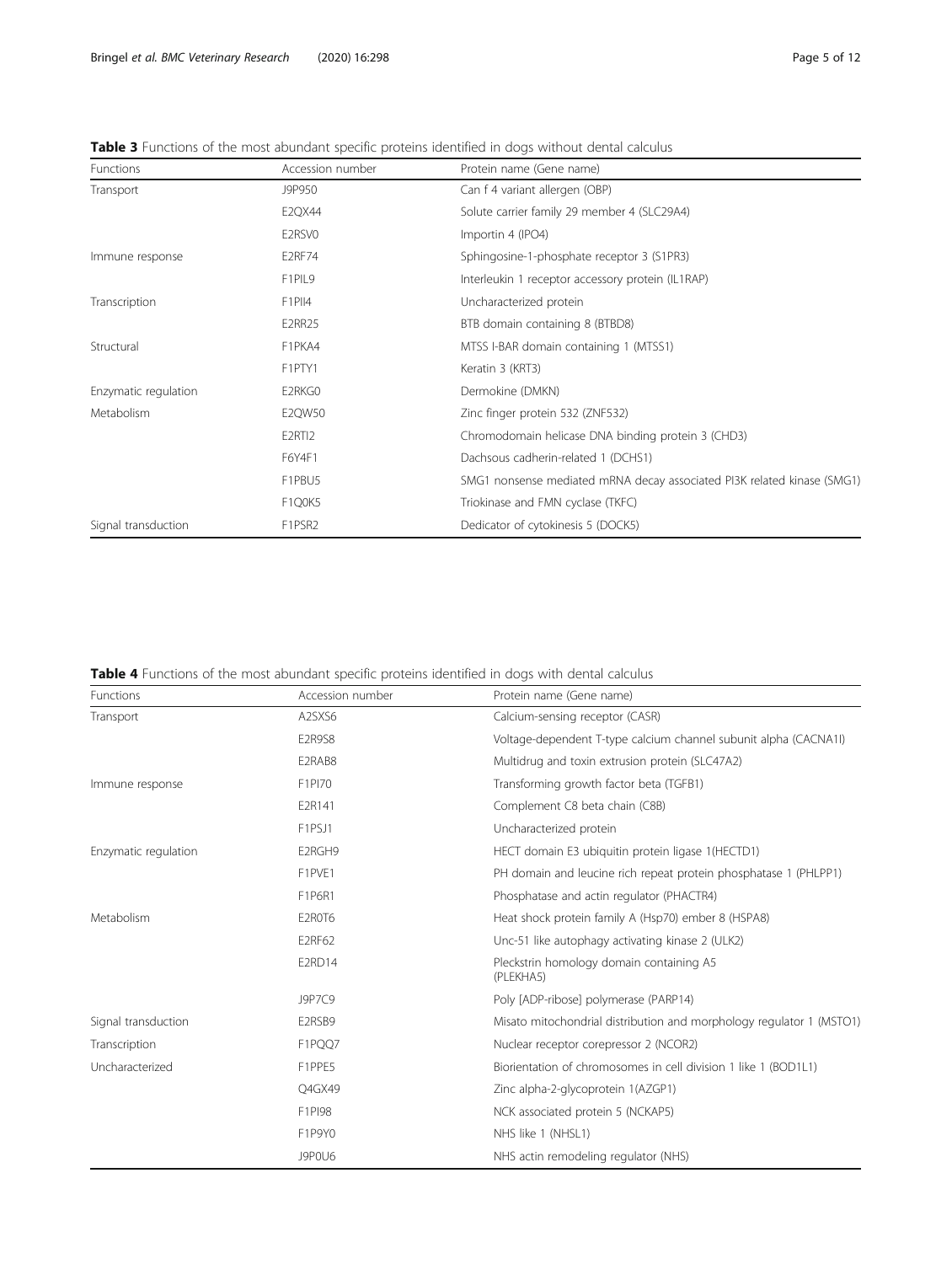<span id="page-5-0"></span>

of dogs with dental calculus, which demonstrated that saliva could be a valuable medium to get biomarkers of the dental calculus formation on dogs.

The whole saliva collection was performed by mechanical stimulation with aid of a device formulated for such purpose. The device used was Micro•SAL™ saliva collection device (Oasis Diagnostics® Corporation - Vancouver, WA, USA). The saliva collection device has no cellulose in its composition [\[27](#page-10-0)] and allows immediate visual confirmation of the volume of saliva obtained; the plunger compresses the absorbent pad and the saliva is collected in the Eppendorf tube portion of the device. Foremost, differently from previous studies where the collection of saliva in dogs was performed under anesthesia with stimulation with acid [[28,](#page-10-0) [29](#page-10-0)], we have opted for a noninvasive collection without any other stimulation mechanism or general anesthesia. However, there were difficulties regarding the sample collection. The sample volumes obrained varied significantly due to the dog's defense movements, such as head shaking or trying to move away from the owner's containment position. These reports were also described by dog's owners in the study of Wenger-Riggenbach et al. [[30\]](#page-10-0). Moreover, some dogs refused to open their mouths and became aggressive, consequently resulting in them being excluded from the study.

The visual clinical examination of the 20 analyzed dogs identified that 8 (40%) did not present any signs of dental calculus, and 12 (60%) presented some degree of dental calculus. The mean dental calculus scores of dogs with dental calculus was 1.8, indicating a moderate calculus scoring in these dogs. Since our main goal is to study dental calculus, we selected the breeds Shih Tzu and Lhasa Apso that possesses brachycephalic skulls and tend to show malocclusion, dental crowding and rotation [\[31](#page-10-0), [32](#page-10-0)], which facilitates accumulation of dental calculus. It is known that dental calculus is a predisposing factor to periodontal disease, which is more frequent in middle-aged (above 7 years old) and small size animals (below 10 kg)  $[33]$ . In addition, the breeds studied here are similar in appearance and the genetic investigation pre-sented a close relationship between them [\[34\]](#page-10-0). As our study only sampled these genetically similar breeds, this may have influenced the number of proteins identified. Sousa-Pereira et al. [\[25](#page-10-0)] identified 249 proteins on a mixed breed group and Torres et al. [[35](#page-10-0)] identified 2.491 proteins in healthy dogs among 19 breeds. Notwithstanding, there is no description of oral health on the animals evaluated in the study of Sousa-Pereira et al. [\[25\]](#page-10-0) nor the proteins functions. In this present study were identified 1.662 proteins, of which 658 (39.6%) were unique. The biological functions of the most abundant proteins of each group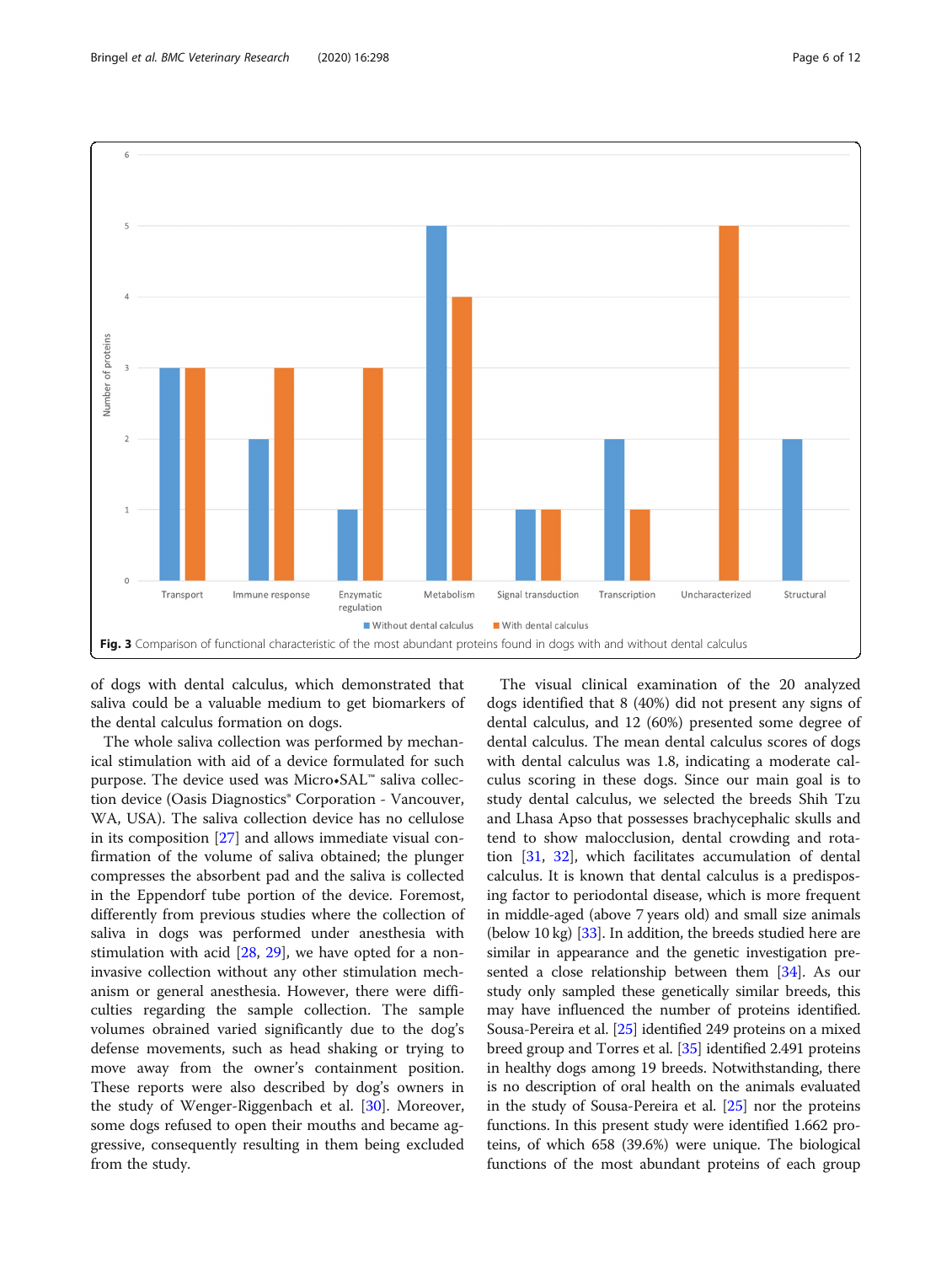identified were: transportation, immune response, structural, enzymatic regulation and metabolism, and some proteins perform still unknown functions. Besides that, in our study, there was no difference in total protein concentration between males and females. The same result was found in the study by Lucena et al. [\[29](#page-10-0)], in which there was no major differences between genders.

In the last years, several studies have been carried out on proteomic analysis in different mammals. Sousa-Pereira et al. [\[25\]](#page-10-0), analyzed the salivary proteome of distinct species, including dogs, and identified, the alpha amylase (among other) was not found in the present study. There are, differences between that study and the present one that make a direct comparison of results difficult. In Sousa Pereira study [\[23\]](#page-10-0), the samples were collected in mixed breed while in our study two specific breeds were selected. Sanguansermsri et al. compared the salivary proteome between dogs and humans, and observed that alpha amylase was present in dogs saliva, but in lower levels than in humans saliva; however, the presence of this protein in dogs in that study may be due the fact that in Thailand these animals are often fed with rice and starch [\[35\]](#page-10-0). Most likely due to a diet adaption, the dogs used in this study do not have this protein. This lack of amylase in dog's saliva was also observed by other studies [\[4](#page-10-0), [36](#page-10-0), [37\]](#page-10-0).

To the best of our knowledge, there are no proteomic studies regarding dental calculus in the saliva of dogs, so this is a pioneering study. Among the unique proteins identified, the existence of serum albumin was noted on every dog's sample due to, as described in humans, a small volume of gingival crevicular fluid that enters the oral cavity even in healthy subjects, free of gingivitis, resulting the measurement of levels of this component of serum in saliva [\[38](#page-10-0)]. Other components of serum have also been identified, among these elements, are: Hemoglobin subunit beta, Apolipoprotein A-I, Hemoglobin subunit alpha and Haptoglobin.

Further, mucin and lysozyme C proteins were identified. Mucins are glycoproteins of high molecular weight with elongated structure that contribute significantly to saliva's viscoelastic behavior [\[39\]](#page-10-0). They also play an antibacterial function of modulating selectively the coherence of microorganisms to the oral tissue surface, which assist with the control of bacterial and fungal colonization [[3\]](#page-10-0). Lysozymes, on the other hand, are enzymes with hydrolytic activities. In other words, they promote cell lysis in bacteria [[40](#page-10-0)], since its biochemically function hydrolyze beta-1,4 bond between N-acetyl glucosamine and N-acetyl muramic acid residues of bacterial peptidoglycan, which is an essential part of bacterial cell wall and also promotes structural stiffness and neutralize osmotic pressure of the cytoplasm [[41](#page-10-0)]. Therefore, the lysozyme is considered a natural antibiotic and an important part of the innate immune system [[41](#page-10-0)–[43\]](#page-10-0). In humans, C-type lysozyme is found in all biofluids, including saliva. The C-type lysozymes, as the ones identified, are the main lysozymes produced by vertebrates [[44\]](#page-10-0).

Concerning the analyses in the two different groups, the most abundant proteins in the group of dogs without dental calculus participated in metabolism functions, whereas in the group with dental calculus there were major proteins related to immune response, enzymatic regulation and uncharacterized proteins, potentially this may be due the presence of dental calculus near the gingiva, which has tendency of more pronounced inflammatory response [[45\]](#page-10-0).

Among the specific proteins of dogs without dental calculus, the presence of Sphingosine-1-Phosphate Receptor Protein 1 (S1P1) was observed. This protein is highly expressed in humans in endothelial cells, brain, heart and immune system cells [\[46,](#page-10-0) [47](#page-10-0)]; it is coupled to G protein and binds to sphingosine-1-phosphate, which is a bioactive sphingolipid that behaves as an intracellular messenger of some cytokines and also as an autocrine and paracrine extracellular mediator [\[48\]](#page-11-0). In addition, sphingosine-1-phosphate stimulates events of intracellular signaling, such as activation of phospholipase C, increased cytoplasmic calcium concentration, regulation of adenylate cyclase, activation of the MAP kinase pathway and the Rho cascade [\[49\]](#page-11-0). When bound, they participate in several cellular processes such as proliferation, differentiation, adhesion, motility, angiogenesis, apoptosis, migration, morphogenesis and changes in the cytoskeleton [[50](#page-11-0)]. S1P1 proteins were also described in memory T cells and a cell immunophenotyping revealed that humans secrete  $CD4(+)$  T cells in saliva [\[51](#page-11-0)]. Besides, the Voltage-dependent T-type calcium channel subunit alpha protein encoded by CACNA1G gene was equally identified as a specific protein of dogs without dental calculus. Interestingly, a similar protein encoded by CACNA1I gene was only identified in the saliva of dogs with dental calculus. It is deemed that proteins Ttype calcium channel play important roles in neuronal activity and have been described in studies with rats [[52](#page-11-0)] and humans  $[53]$  $[53]$  $[53]$ ; but there are no reports in the literature relating these proteins to the dogs' saliva.

According to Zhang and collaborators [\[54](#page-11-0)] up to 40 proteins can be named as protein biomarkers for periodontal diseases in humans, these biological mediators are released from host defense cells due to the presence of periodontopathic bacteria in the oral enviromment. They include numerous cytokines, such as prostaglandin E2; tumor necrosis factor (TNF); interleukins IL-1 and IL-6, proteinases as matrixmetalloproteinases (MMPs); elastase-like enzymes; trypsin-like proteases; aminopeptidases and dipeptidylpeptidases, epidermal; plateletderived and vascular growth factors, pyridino-line crosslinked carboxyterminal telopeptide, osteocalcin, among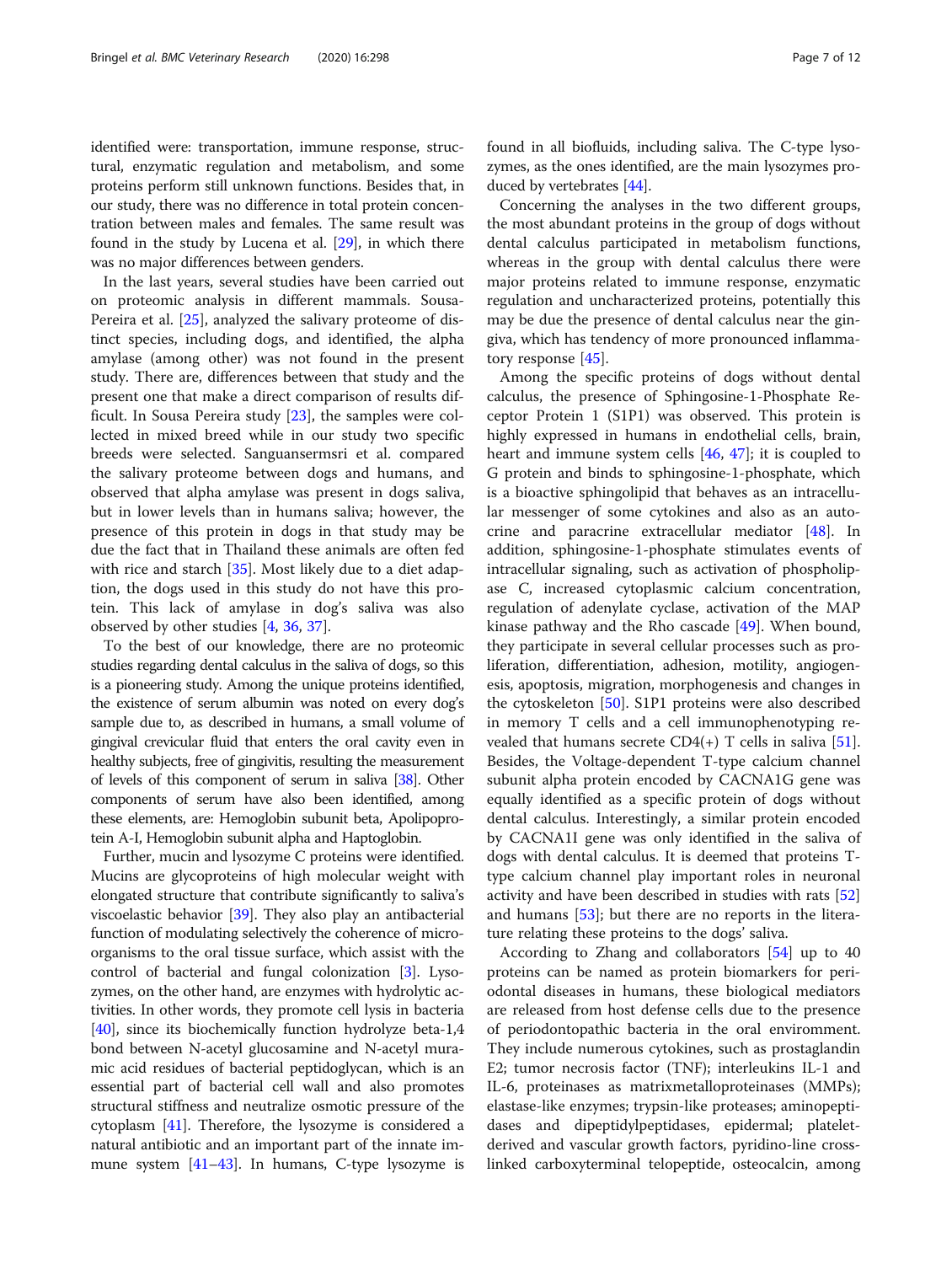others. Still, there is a lack of proteomic researches regarding dogs with chronic periodontitis, which compromises comparisons within this species.

Howsoever, amidst the specific proteins identified in dogs with dental calculus in this study, some were found to function as immune response to the current peridodontitis. Between then it can be pointed out the presence of fragments of the Polymeric immunoglobulin receptor protein, which has been described in human saliva having the function of transporter of IgA, the main salivary antibody [[39](#page-10-0)]. Transforming growth factor beta (TGFB1) and complement C8 beta chain (C8B), were equally present in high abundance. TGFB1 was previously correlated to chronic periodontitis [\[55\]](#page-11-0), its importance lies in the fact that this growth factor stimulate tissue remodeling and wound healing through increasing fibroblast proliferation, angiogenesis, and extracellular matrix production [[56\]](#page-11-0), and by inhibiting MMPs [\[57](#page-11-0)]. Paradoxically, TGFB1 was also found to promote inflammation-associated tissue degradation by enhanced production of mediators that raise recruitment of eosinophils, lympocytes and monocytes, cells known to participate in chronic inflammation and tissue destruction [\[58\]](#page-11-0). These facts could explain why TGFB1 is upregulated in cases of chronic periodontal pathologie.

Furthermore, another abundant protein detected by this research was the Calcium-sensing receptor (CaSR), whose function is calcium  $(Ca^{2+})$  transportation and regulation [\[54](#page-11-0)]. In humans, CaSR is a G protein-coupled receptor that detects extracellular levels of  $Ca^{2+}$ , which is expressed on plasma membranes of a broad variety of epithelial tissues including parathyroid, kidney, gastrointestinal tract and salivary glands [[59](#page-11-0), [60](#page-11-0)]. In salivary glands, it was showed that functional CaSR proteins can be stimulated by  $Ca^{2+}$  concentration, that is, CaSR can serve as a  $Ca^{2+}$  sensor in the luminal membrane of salivary gland ducts and regulate reabsorption of  $Ca^{2+}$  from the saliva via transient receptor potential canonical 3 (TRPC3), thus contributing to maintenance of salivary  $Ca<sup>2+</sup>$  levels and representing a possible important protective mechanism against formation of salivary gland stones [[60\]](#page-11-0). Hence, as the CaSR stimulation in salivary glands can be related to an imbalance in the salivary  $Ca<sup>2+</sup>$  concentration, it could as well contribute to the dental calculus accumulation that consist essentially of calcium phosphate. It is also important to note that in the kidney, the formation of stones is associated with changes in calcium reabsorption, causing hypercalcemia [[59\]](#page-11-0). Remarkably in the current investigation, CaSR was identified only in the saliva of dogs with dental calculus, which could suggest, together with its high abundance, an association with dental calculi presence. Further research is needed to better understand the relevance of CaSR protein in saliva and dental calculi formation, as it was demonstrated mainly in other human tissues [\[59\]](#page-11-0).

An additional layer of information on possible pathways and processes involved in periodontal disease was granted by enrichment analysis. Overall, four of the five biological process that were encountered in dental calculus cases related to mitotic pathways that is the most common eukaryotic cell cycle. However, one critical finding merit being highlighted, which is the presence of the Rho GTPases signaling pathway. Rho GTPases can modulate the effects on human periodontal ligament cells of TNFB1, an important cytokine already known by its role in periodontal pathologies [[61](#page-11-0)]. Rho is a notable coordinator of the cytoskeleton  $[62]$ , it was suggested in a previous study that the small Rho GTPase and its downstream effector Rho kinase (ROCK) regulate TGFB1-induced remodelling of mammary epithelial cell-to-cell contact [\[63\]](#page-11-0). In accordance to the stated, Wang et al. showed that TGFB1 can induce proliferation and cytoskeletal rearrangement in periodontal ligament cells via Rho GTPase-dependent pathways [[64](#page-11-0)]. The high abundance of TGFB1 in dogs with dental calculus associated with the presence of Rho GTPase pathway is a relevant finding that may suggest, for futher investigations, TGFB1 as a biomarker candidate of periodontal disease in this species.

Future studies are needed for the evaluation of parameters such as pH values and determination of the buffer activity of each saliva sample collected. Quantification of electrolytes such as calcium and phosphate, which participate in the formation of the dental calculus and processes of demineralization and remineralization of dental enamel, should also be performed, not forgetting to mention sodium, potassium, zinc and magnesium, that are important in the metabolism of the salivary glands [[65,](#page-11-0) [66](#page-11-0)]. The final task would be to combine the genomic, proteomic and other omic profiles together in an attempt to obtain a broader vision of how dental calculus accumulation impact dog salivary proteomic profile.

### Conclusion

In this study, the proteome salivary profile of dogs showed a large number of unique proteins, 225 belonging to dogs without dental calculus, 300 exclusives to dogs with dental calculus and 133 belonging to both groups. Therefore, this research identified salivary proteins, that should be further investigated as potencial biomarkers of chronic periodontits with formation of dental calculus in dogs. Besides, it could open opportunities to study and potentially develop new substances, that would aid in preventing or delaying the formation of dental calculus in dogs.

## Methods

## Sample selection

This study was approved by the Ethics Committee in the Teaching and Research on Animals of the Dental School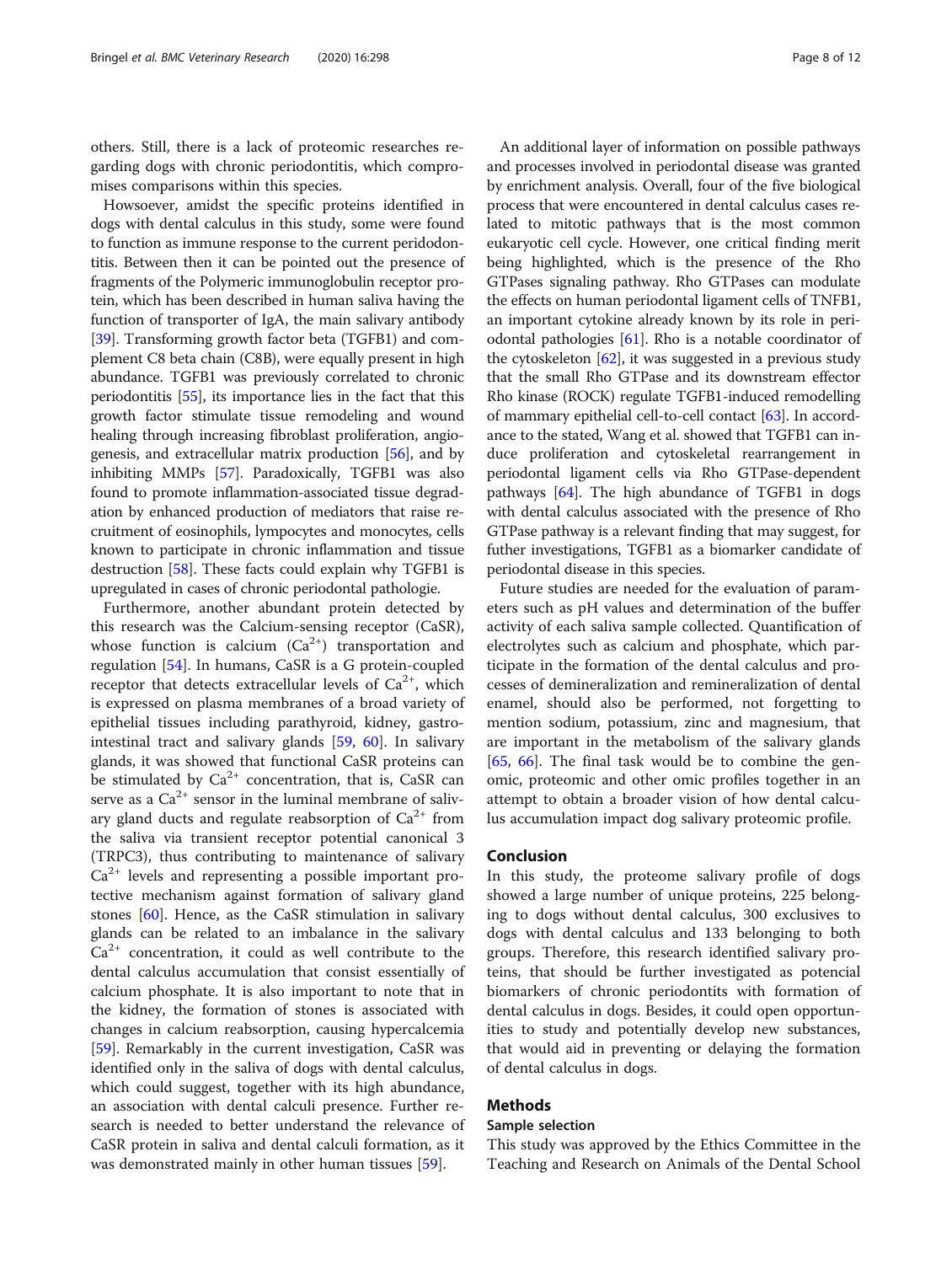of Bauru, University of São Paulo (number 002/2016); moreover, all the dogs'owners signed consent forms.

The study was composed by 20 dogs (Canis lupus familiaris) ranging in age from three months to nine years with and without dental calculus. General inclusion criteria of the groups with and without dental calculus included: dog breed of either Shih Tzu or Lhasa Apso, of both sex, that were, dewormed, vaccinated, antibiotic-free at least 6 months prior to data collection, free from any other concurrent oral disorders, and for females, out of the estrus period. Specific inclusion criteria were in the control group (without dental calculus) the dogs should not present any signs of dental calculus and; in the experimental group (with dental calculus) the dogs should necessarily present signs of dental calculus.

#### Dental evaluation

Previously to collection of saliva samples, a visual clinical examination of the oral cavity was carried out in order to evaluate the dental conditions, concerning the presence or absence of dental calculus.

A visual oral inspection was carried out by a veterinary, where each participant of the study was categorized based on the criteria adopted to evaluate the dental calculus: 0 for absence of dental calculus; 1 for supragingival calculus covering not more than one-third of the exposed surface of the examined tooth; 2 for supragingival calculus covering more than one third but not more than two thirds of the exposed tooth surface and 3 for supragingival calculus covering more than two third of the exposed tooth surface [\[67,](#page-11-0) [68\]](#page-11-0).

#### Saliva collection and preparation

A non-invasive collection, without general anesthesia, and after 2 h of the animal fasting was performed. Whole saliva samples were collected under stimulation using Micro•SAL™ saliva collection device (Oasis Diagnostics® Corporation - Vancouver, WA, USA) for approximately 5 to 10 min. The tip end of the white absorbent collection pad of the device was inserted into the mouth of the dog where saliva pools and collect until the pad was saturated. Saliva was totally transferred from the absorbent part to the collection tube using the compression tube.

The samples were centrifuged at 14,000 g for 20 min at 4 °C and whole saliva supernatants (WSS) separated from the pellet. This was followed by the lyophilization of samples for further analyses. The total protein concentration of WSS was measured by Micro BCA Protein Assay Kit (Thermo Scientific Pierce, Rockford, IL, USA) with bovine serum albumin used as the standard and it was stored at − 80 °C until further analysis [[69,](#page-11-0) [70](#page-11-0)].

#### In–solution digestion

The equivalent of 20 μg of each WSS sample was dried by a rotary evaporator, denatured and reduced for 1 h at room temperatute by the addition of  $50 \mu l$  of solution 1 (4 M urea, 10 mM dithiothreitol), and 50 mM NH4HCO3, pH 7.8. After, four-fold dilution with 50 mM NH4HCO3, pH 7.8, tryptic was carried out for 16 h at 37 °C, after the addition of 4% (w/w) sequencing-grade trypsin (Promega, USA). Finally, aliquots from each sample were dried again in a rotary evaporator, de-salted by C18 Pipette Tips (Millipore, USA) and finally subjected to mass spectrometry analyses [[71\]](#page-11-0).

#### Mass spectrometry analyses

Mass spectrometry analyses were carried in triplicates for each sample with a nano-HPLC Proxeon (Thermo Scientific, San Jose, CA, USA) which allows in-line liquid chromatography with the capillary column,  $60 \mu m \times 100 \text{ mm}$ (Pico Tip™ EMITTER, New Objective, Woburn, MA) filled with  $C^{18}$  resin of 5 mm diameter and 200 pores sizes (Michrom BioResources, Auburn, CA) linked to the mass spectrometer (LTQ-Velos, Thermo Scientific, San Jose, CA, USA) using an electrospray ionization in a survey scan in the range of m/z values 390–2000 tandem MS/MS.

The equivalent of 20 μg of each sample already dried by rotary evaporator was re-suspended in 20 μg of 0.1% formic acid and then subjected to reversed-phase LC-ESI-MS/MS. The nano-flow reversed-phase HPLC was developed with linear gradient of 85 min ranging from 0 to 100% of solvent B (97.5% acetonitrile, 0.1% formic acid) at a flow rate of 200 nl/min with a maximum pressure of 280 bar. Electrospray voltage and the temperature of the ion transfer capillary were 1.8 kV and 250 °C respectively.

## Database searches

The acquired MS/MS spectra were compared to canus lupus familiaris protein database (UniPROT and TREMBL, Swiss Institute of Bioinformatics, Geneva, Switzerland, [http://ca.expasy.org\)](http://ca.expasy.org) using SEQUEST and Proteome Discoverer 1.3 software (Thermo, USA). In order to infer protein with high confidence, the SEQUEST filter criteria applied to MS/MS spectra were: 1.5; 2.5; 3.1; 3.1; 4.5 for the XCorr applied in addition to the Percolator filter. Search results were filtered at a false discovery rate of 1% using a reverse database search strategy [[26](#page-10-0), [27\]](#page-10-0).

As described previously [[26\]](#page-10-0), after identification of the proteome profile, the most abundant proteins had their biological functions verified through the accession number using the database [www.uniprot.org](http://www.uniprot.org). In addition, the STRING database [\(http://string-db.org/\)](http://string-db.org/) was searched for protein-proteins networks in the group of dogs without dental calculus and the group with dental calculus separately.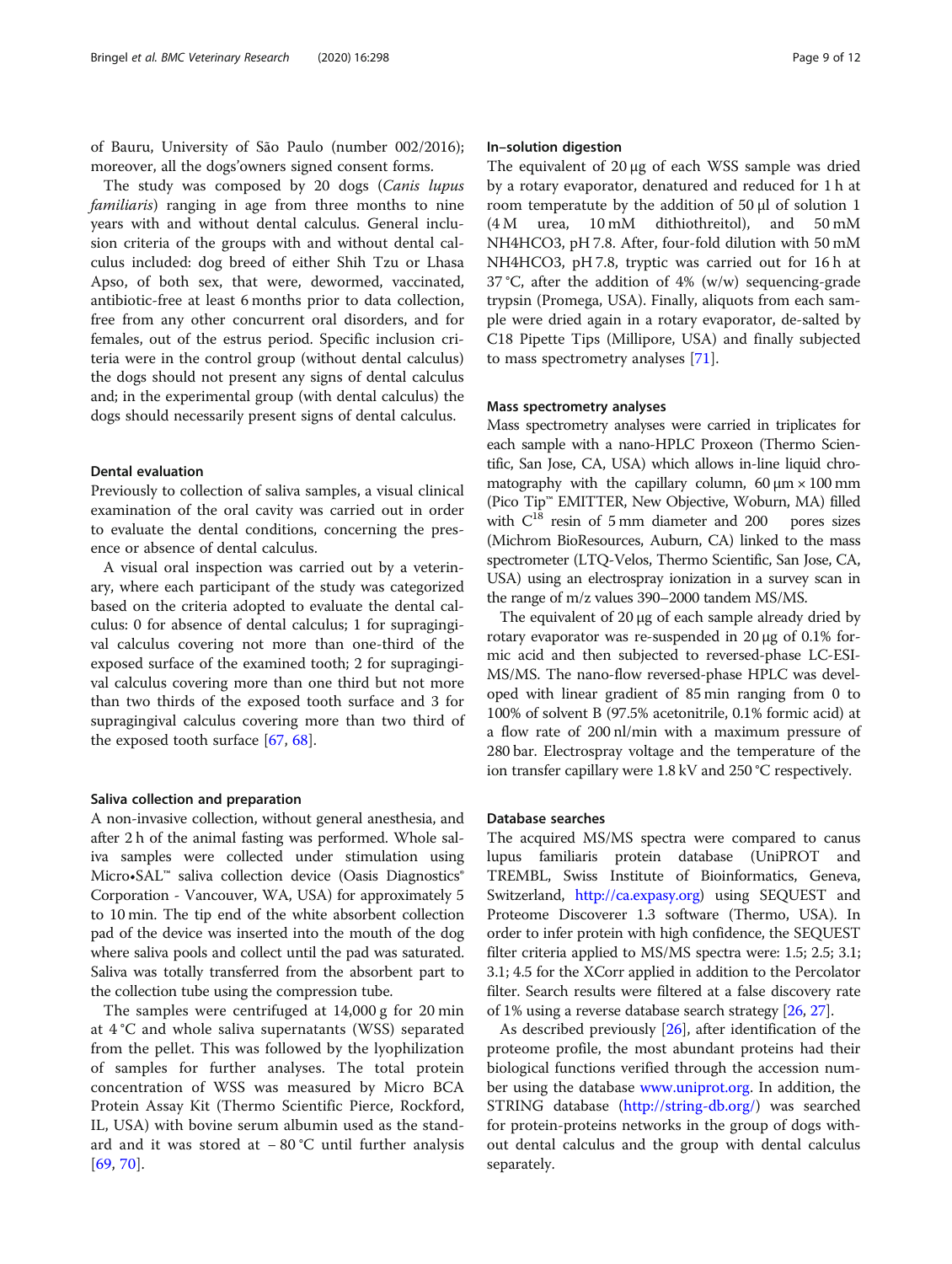## <span id="page-9-0"></span>Statistical analyses

The results obtained were analysed by SPSS for WIN-DOWS, version 19.0 (SPSS Inc., Chicago, IL, USA), using descriptive statistics. Additionally, Student's t-test was used to compare total protein concentrations between the groups with and without dental calculus and between genders. And, Pearson's chi-square test was chosen to examine the null hypothesis that there is no relationship between animal age, saliva volume and total protein in the saliva. Significance levels were set at 5% ( $p < 0.05$ ).

#### Supplementary information

Supplementary information accompanies this paper at [https://doi.org/10.](https://doi.org/10.1186/s12917-020-02514-0) [1186/s12917-020-02514-0](https://doi.org/10.1186/s12917-020-02514-0).

Additional file 1: Supplementary Table S1. Proteins common to all participating dogs. **Supplementary Table S2.** Specific proteins identified in dogs without dental calculus. Supplementary Table S3. Specific proteins identified in dogs with dental calculus. **Supplementary** Table S4. Peptide sequence of the most abundant proteins from all groups and; Supplementary Table S5. Proteins-protein relationship involved in Reactome pathways in the group of dogs with dental calculus. Additional file 2: Supplementary Figure 1. Protein-protein interaction network of the specific proteins identified in dogs without dental calculus, based on STRING database and showing only connected proteins. Most abundant proteins in the network (Table 3) are marked with a rectangular outline. Legend: Amyloid-beta A4 protein (APP); Rho GDP dissociation inhibitor (GDI) alpha (ARHGDIA); Additional sex combs like transcriptional regulator 1 (ASXL1); BUB1 mitotic checkpoint serine/threonine kinase (BUB1); Calmodulin 3 (phosphorylase kinase, delta) (CALM3); Chemokine (C-C motif) receptor 7, belongs to the G-protein coupled receptor 1 family (CCR7); Centrosomal protein 152 kDa (CEP152); Centrosomal protein 162 kDa (CEP162); Chromodomain helicase DNA binding protein 3 (CHD3); Choroideremia (Rab escort protein 1) (CHM); Cytoplasmic linker associated protein 1 (CLASP1); CAP-GLY domain containing linker protein 1 (CLIP1); Component of oligomeric golgi complex 2 (COG2); Deltex 3 like, E3 ubiquitin ligase (DTX3L); Histone H2B (ENSC AFG00000031879); GTP binding protein (GTPBP2); Host cell factor C1 (HCFC1); HECT and RLD domain containing E3 ubiquitin protein ligase family member 1 (HERC1); Histidine-rich glycoprotein (HRG); Integrin beta (ITGB2); Uncharacterized protein, Kalirin, RhoGEF kinase (KALRN); Keratin, type I cytoskeletal 10 (KRT10); Keratin 24, belongs to the intermediate filament family (KRT24); Keratin 5, belongs to the intermediate filament family (KRT5); Keratin, type I cytoskeletal (KRT9); Histone H3 (LOC488263); Mitogen-activated protein kinase 6 (MAPK6); Neural precursor cell expressed, developmentally down-regulated 4-like, E3 ubiquitin protein ligase (NEDD4L); Neuromedin U receptor 1, belongs to the G-protein coupled receptor 1 family (NMUR1); Papillary renal cell carcinoma (translocation-associated) (PRCC); RAN binding protein 2 (RANBP2); Ras proteinspecific guanine nucleotide-releasing factor 2 (RASGRF2); RAB6A GEF complex partner 1 (RIC1); RNA binding protein S1, serine-rich domain (RNPS1); Reticulon 4 (RTN4); Sphingosine-1-phosphate receptor 3, belongs to the G-protein coupled receptor 1 family (S1PR3); Serine/arginine repetitive matrix 2 (SRRM2); Serine/threonine kinase 10 (STK10); Transferrin (TF); Talin 2 (TLN2); Ubiquitin protein ligase E3 component n-recognin 1 (UBR1).Representation of protein-protein network inside the group of dogs without dental calculus with confidence score adopted at highest confidence-0.900

Additional file 3: Supplementary Figure 2. Protein-protein interaction network of the specific proteins identified in dogs with dental calculus, based on STRING database and showing only connected proteins. Most abundant proteins present in the network (Table 4) are marked with a rectangular outline. Legend: ATP-binding cassette, sub-family A, member 13 (ABCA13); Actinin, alpha 4 (ACTN4); AT hook containing transcription factor 1 (AHCTF1); Fructose-bisphosphate aldolase (ALDOA); Annexin (ANXA1); ATR serine/threonine kinase (ATR); B9 protein domain 2; Canis

lupus familiaris transforming growth factor, beta 1 (TGFB1), mRNA (B9D2); Canis lupus familiaris calcium-sensing receptor (CASR); Centriolar coiled coil protein 110 kDa (CCP110); Cyclin-dependent kinase 12 (CDK12); Canis lupus familiaris carcinoembryonic antigen-related cell adhesion molecule 1 (CEACAM1); Uncharacterized protein (CENPF), Centrosomal protein 250 kDa (CEP250); Cytoplasmic linker associated protein 1 (CLASP1); Cytoplasmic linker associated protein 2 (CLASP2); Ceruloplasmin (ferroxidase); Belongs to the multicopper oxidase family (CP); Dedicator of cytokinesis 2; Belongs to the DOCK family (DOCK2); Cyclin N-terminal domaincontaining protein (ENSCAFG00000016600); Fas (TNFRSF6) binding factor 1 (FBXO43); Fibronectin (FN1); Uncharacterized protein (GOLGA2); General transcription factor IIF, polypeptide 1, 74 kDa (GTF2F1); HECT domain containing E3 ubiquitin protein ligase 1 (HECTD1); Uncharacterized protein; Belongs to the heat shock protein 70 family (HSPA8); Heat shock protein beta-1 (HSPB1); HECT, UBA and WWE domain containing 1, E3 ubiquitin protein ligase (HUWE1); Histone-lysine N-methyltransferase; Lysine (K)-specific methyltransferase 2D (KMT2D); Keratin 13 (KRT13); Keratin 3 (KRT3); Llactate dehydrogenase (LDHA); Glyceraldehyde-3-phosphate dehydrogenase (LOC477441); Histone H3 (LOC483167); Matrix metalloproteinase-9 (MMP9); Nibrin (NBN); non-SMC condensin II complex, subunit D3 (NCAP D3); Condensin complex subunit 2 (NCAPH); Nuclear receptor corepressor 1 (NCOR1); Nuclear receptor corepressor 2 (NOL10); Nucleolar protein 6 (NOL6); Profilin 1 (PFN1); Phosphatidylinositol binding clathrin assembly protein (PICALM); Polycystin 2 (PKD2); Serine/threonine-protein kinase PLK; Polo-like kinase 1 (PLK1); Polymerase (DNA directed), epsilon, catalytic subunit (POLE); Protein phosphatase 1, regulatory subunit 12A (PPP1R12A); Protein tyrosine kinase 2 (PTK2); Uncharacterized protein (RAB3IP); RB1-inducible coiled-coil 1 (RB1CC1); RB binding protein 6, ubiquitin ligase; Retinoblastoma binding protein 6 (RBBP6); Regulatory associated protein of MTOR, complex 1 (RPTOR); U4/U6.U5 tri-snRNPassociated protein 1; Squamous cell carcinoma antigen recognized by T cells (SART1); SEC31 homolog A, COPII coat complex component; SEC31 homolog A (SEC31A); SET domain containing 1A (SETD1A); SH2 domain containing adaptor protein B (SHB); Spectrin, beta, non-erythrocytic 1 (SPTBN1); Uncharacterized protein (SRGAP2); Transaldolase (TALDO1); Transcobalamin I (TCN1); Thrombospondin 1 (THBS1); Tenascin R (TNR); Tumor protein p53 binding protein 1 (TP53BP1); Trafficking protein particle complex 6A (TRAPPC6A); Thyroid hormone receptor interactor 12 (TRIP12); U-box domain containing 5 (UBOX5); Unc-51 like autophagy activating kinase 2 (ULK2); Versican (VCAN). Representation of proteinprotein network inside the group of dogs with dental calculus with confidence score adopted at highest confidence-0.900.

#### Abbreviations

AEP: Acquired enamel pellicle; PRPs: Proline-rich proteins; WSS: Whole saliva supernatants; Micro BCA: Micro Bicinchoninic Acid; S1P1: Sphingosine-1- Phosphate Receptor Protein 1; TNF: Tumor necrosis factor; MMPs: Matrixmetalloproteinases; TGFB1: Transforming growth factor beta; C8B: Complement C8 beta chain; CaSR: Calcium-sensing receptor; Ca2+: Calcium; TRPC3: Transient receptor potential canonical 3; ROCK: Rho kinase

#### Acknowledgements

Not applicable.

#### Authors' contributions

MAAMM, WLS, MB, PKJ and BLCI designed the experiments. PKJ performed the experiments. MB, PKJ, PAF and WLS, analyzed and interpreted the data. MB, managed study participant recruitment and sample collection. MAAMM, WLS, MB, PAE, RSS, CL, BLCL and PKJ, wrote and reviewed the manuscript. All authors have read and approved the final version of the manuscript.

#### Funding

This research was funded by the Brazilian Research Council (CNPq grant #401390/2014–4), Canadian Institutes of Health Research (CIHR grants #106657 and 97577) and, Natural Sciences and Engineering Research Council of Canada (NSERC grant #06119). The funding body had no role in the design of the study, collection, analysis, and interpretation of data or in the writing of this manuscript.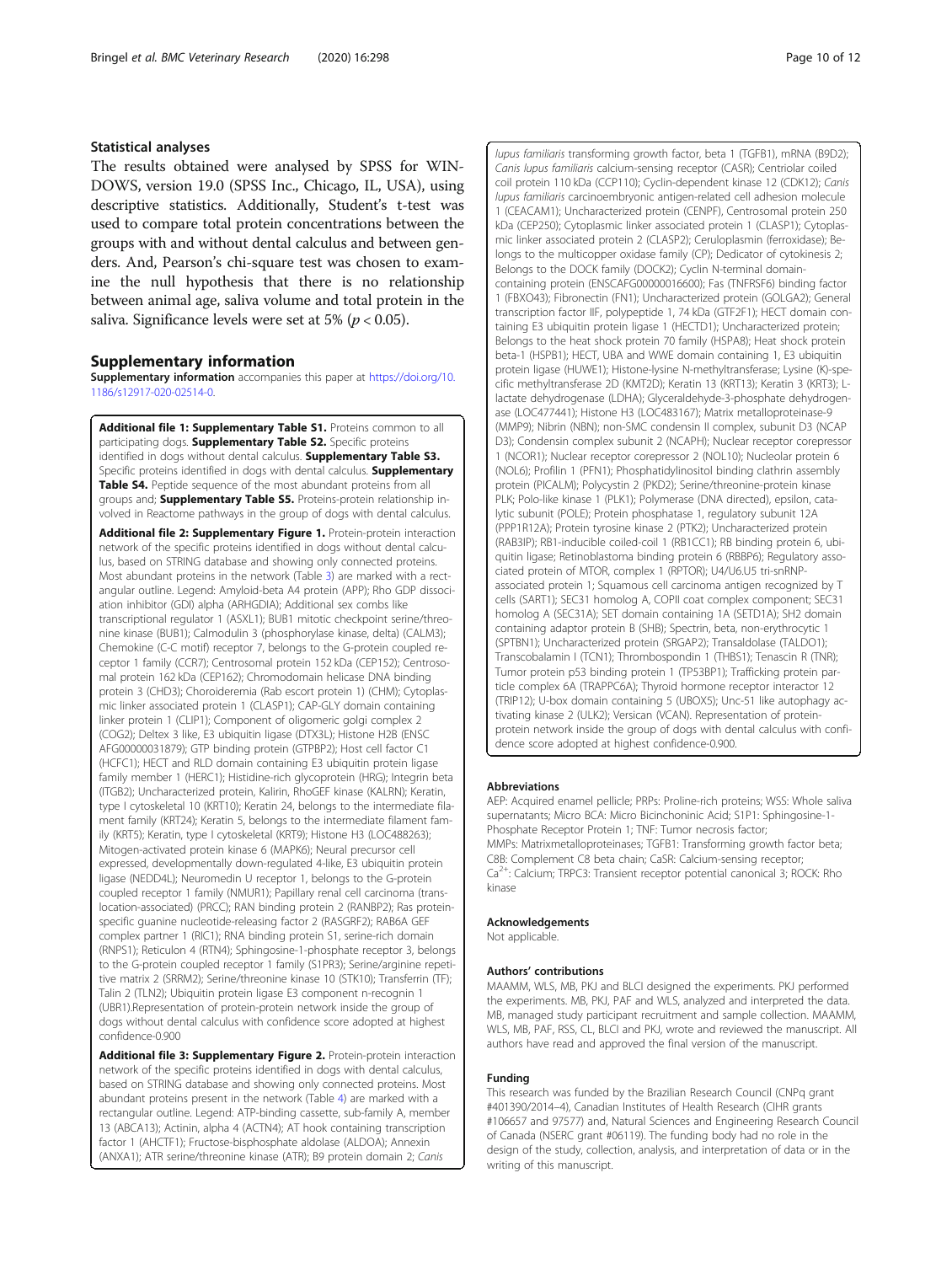#### <span id="page-10-0"></span>Availability of data and materials

The datasets supporting the conclusion of this article are included within the article and Additional files.

#### Ethics approval and consent to participate

This study was approved by the Ethics Committee in the Teaching and Research on Animals of the Dental School of Bauru, University of São Paulo (number 002/2016); moreover, all the dogs' owners signed consent forms.

#### Consent for publication

Not applicable.

#### Competing interests

The authors declare that they have no competing interests.

#### Author details

<sup>1</sup>College of Dentistry, University of Saskatchewan, Saskatoon, SK, Canada. <sup>2</sup>Department of Pediatric Dentistry, Bauru School of Dentistry - University of São Paulo, Bauru, SP, Brazil. <sup>3</sup>College of Veterinary Medicine, University of Saskatchewan, Saskatoon, SK, Canada. <sup>4</sup>Department of Physiology, Institute of Biomedical Sciences, Federal University of Uberlandia, Uberlandia, Minas Gerais, Brazil.

## Received: 23 October 2019 Accepted: 6 August 2020 Published online: 19 August 2020

#### References

- 1. Helmerhorst EJ, Oppenheim FG. Saliva: a dynamic proteome. J Dent Res. 2007;86:680–93.
- 2. Schipper RG, Silletti E, Vingerhoeds MH. Saliva as research material: biochemical, physicochemical and practical aspects. Arch Oral Biol. 2007;52: 1114–35.
- 3. Humphrey SP, Williamson RT. A review of saliva: normal composition, flow, and function. J Prosthet Dent. 2001;2:162–9.
- 4. Pasha S, Inui T, Chapple I, Harris S, Holcombe L, Grant MM. The saliva proteome of dogs: variations within and between breeds and between species. Proteomics. 2018;18:1-7.
- 5. Lamy E, da Costa G, Santos R, Capela E, Silva F, Potes J, Pereira A, et al. Sheep and goat saliva proteome analysis: a useful tool for ingestive behavior research? Physiol Behav. 2009;98:393–401.
- Larmas M, Scheinin A. Studies on dog saliva. I. some physico-chemical characteristics. Acta Odontol Scand. 1971;2:205–14.
- 7. Borah BM, Halter TJ, Xie B, Henneman ZJ, Siudzinski TR, Harris S, et al. Kinetics of canine dental calculus crystallization: an in vitro study on the influence of inorganic components of canine saliva. J Colloid Interface Sci. 2014;425:20–6.
- 8. Harvey CE. Periodontal disease in dogs. Etiopathogenesis, prevalence, and significance. Vet Clin North Am Small Anim Pr. 1998;28:1111–28 vi.
- 9. Cleland WP. Opportunities and obstacles in veterinary dental drug delivery. Adv Drug Deliv Rev. 2001;50:261–75.
- 10. Pinto ABF, Saad FMOB, Leite CAL, Aquino AA, Alves MP, Pereira DAR. Sodium tripolyphosphate and sodium hexametaphosphate in preventing dental calculus accumulation in dogs. Arq Bras Med Vet e Zootec. 2008;60:1426–31.
- 11. Lendenmann U, Grogan J, Oppenheim FG. Saliva and dental pellicle-a review. Adv Dent Res. 2000;14:22–8.
- 12. Siqueira WL, Bakkal M, Xiao Y, Sutton JN, Mendes FM. Quantitative proteomic analysis of the effect of fluoride on the acquired enamel pellicle. PLoS One. 2012;7:e42204.
- 13. Coignoul E, Cheville N. Calcified microbial plaque. Dental calculus of dogs. Am J Pathol. 1984;117:499–501.
- 14. Jepsen S, Deschner J, Braun A, Schwarz F, Eberhard J. Calculus removal and the prevention of its formation. Periodontol 2000. 2011;55:167–88.
- 15. Lorenzo MA, Bello LFCO, Rothstein JMJ, Santos AC. Incidence of dental calculus and periodontal disease by dental group, dental arch and age in beagle dogs. J Agro Sci. 2014;13:275–83.
- 16. Camargo A, Novais AA, Júnior DF. Periodontal disease in dogs and cats referred to the veterinary hospital of UFMT, campus Sinop. MT Seasinop. 2015;3:16–24.
- 17. Emily P, Penman S. Handbook of small animal dentistry. 1st ed. Oxford: Pergamon Press plc; 1990.
- 18. Kortegaard HE, Eriksen T, Baelum V. Screening for periodontal disease in research dogs - a methodology study. Acta Vet Scand. 2014;56:77.
- 19. Fernandes NA, Borges APB, Reis EC, Sepulveda RV, Pontes KCD. Prevalence of periodontal disease in dogs and owners' level of awareness - a prospective clinical trial. Rev Ceres. 2012;59:446–51.
- 20. Aebersold R, Goodlett DR. Mass spectrometry in proteomics. Chem Rev. 2001;2:269–96.
- 21. Oppenheim FG, Salih E, Siqueira WL, Zhang W, Helmerhorst EJ. Salivary proteome and its genetic polymorphisms. Ann N Y Acad Sci. 2007;1098:22–50.
- Xiao Y, Karttunen M, Jalkanen J, Mussi MC, Liao Y, Grohe B, et al. Hydroxyapatite growth inhibition effect of pellicle statherin peptides. J Dent Res. 2015;94:1106–12.
- 23. de Sousa-Pereira P, Amado F, Abrantes J, Ferreira R, Esteves PJ, Vitorino R. An evolutionary perspective of mammal salivary peptide families: cystatins, histatins, statherin and PRPs. Arch Oral Biol. 2013;58:451–8.
- 24. de Sousa-Pereira P, Abrantes J, Pinheiro A, Colaço B, Vitorino R, Esteves PJ. Evolution of C, D and S-type cystatins in mammals: an extensive gene duplication in primates. PLoS One. 2014;9:e109050.
- 25. de Sousa-Pereira P, Cova M, Abrantes J, Ferreira R, Trindade F, Barros A, et al. Cross-species comparison of mammalian saliva using an LC-MALDI based proteomic approach. Proteomics. 2015;15:1598–607.
- 26. Milac TI, Randolph TW, Wang P. Analyzing LC-MS/MS data by spectral count and ion abundance: two case studies. Stat Interface. 2012;5:75–87.
- 27. Khurshid Z, Zohaib S, Najeeb S, Zafar MS, Slowey PD, Almas K. Human saliva collection devices for proteomics: an update. Int J Mol Sci. 2016;17(6):846.
- 28. Sanguansermsri P, Jenkinson HF, Thanasak J, Chairatvit K, Roytrakul S, Kittisenachai S, et al. Comparative proteomic study of dog and human saliva. PLoS One. 2018;13:e0208317.
- 29. Lucena S, Coelho AV, Capela-Silva F, Tvarijonaviciute A, Lamy E. The effect of breed, gender, and acid stimulation in dog saliva proteome. Biomed Res Int. 2018; [https://doi.org/10.1155/2018/7456894.](https://doi.org/10.1155/2018/7456894)
- 30. Wenger-Riggenbach B, Boretti FS, Quante S, Schellenberg S, Reusch CE, Sieber-Ruckstuhl NS. Salivary cortisol concentrations in healthy dogs and dogs with hypercortisolism. J Vet Intern Med. 2010;24:551–6.
- 31. Gioso MA, Carvalho VG. Oral anatomy of the dog and cat in veterinary dentistry practice. Vet Clin North Am Small Anim Pract. 2005;35:763–80.
- 32. Harvey CE, Nieves MA. Perspectives on veterinary dental care: issues and answers. Small Anim Scope. 1991;11:12–5.
- 33. VenturiniI, MAFA. Retrospective study of 3055 pets referred to ODONTOVET® (Veterinary Dental Center) during 44 months. USP Teses Database. 2006; doi: <https://doi.org/10.11606/D.10.2007.tde-14052007-081635>.
- 34. Parker HG, Kim LV, Sutter NB, Carlson S, Lorentzen TD, Malek TB, et al. Genetic structure of the purebred domestic dog. Science. 2004;21(304):1160–4.
- 35. Torres SMF, Furrow E, Souza CP, Granick JL, de Jong EP, Griffin TJ, et al. Salivary proteomics of healthy dogs: An in depth catalog. PLoS One. 2018;13:e0191307.
- 36. Arendt M, Fall T, Lindblad-Toh K, Axelsson E. Amylase activity is associated with AMY2B copy numbers in dog: implications for dog domestication, diet and diabetes. Anim Genet. 2014;45:716–22.
- 37. Boehlke C, Zierau O, Hannig C. Salivary amylase the enzyme of unspecialized euryphagous animals. Arch Oral Biol. 2015;60:1162–76.
- 38. Oppenheim FG. Wiley-Blackwell (Org.), Salivary Diagnostics. Iowa: EUA; 2008. p. 81.
- 39. Carpenter GH. The secretion, components, and properties of saliva. Annu Rev Food Sci Technol. 2013;4:267–76.
- Ide M, Saruta J, To M, Yamamoto Y, Sugimoto M, Fuchida S, et al. Relationship between salivary immunoglobulin a, lactoferrin and lysozyme flow rates and lifestyle factors in Japanese children: a cross-sectional study. Acta Odontol Scand. 2016;74:576–83.
- 41. Yu LP, Sun BG, Li J, Sun L. Characterization of a c-type lysozyme of Scophthalmus maximus: expression, activity, and antibacterial effect. Fish Shellfish Immunol. 2013;34:46–54.
- 42. Prager EM, Jollès P. Animal lysozymes c and g: an overview. EXS. 1996;75:9–31.
- 43. Magnadottir B. Fish Shellfish Immunol. 2006;20:137–51.
- 44. Callewaert L, Michiels CW. Lysozymes in the animal kingdom. J Biosci. 2010; 35(1):127–60.
- 45. Elias-Boneta AR, Ramirez K, Rivas-Tumanyan S, Murillo M, Toro MJ. Prevalence of gingivitis and calculus in 12-year-old Puerto Ricans: a crosssectional study. BMC Oral Health. 2018;18(1):13.
- 46. Goetzl EJ, An S. Diversity of cellular receptors and functions for the lysophospholipid growth factors lysophosphatidic acid and sphingosine 1 phosphate. FASEB J. 1998;12(15):1589–98.
- 47. Zhang G, Contos JJ, Weiner JA, Fukushima N, Chun J. Comparative analysis of three murine G-protein coupled receptors activated by sphingosine-1 phosphate. Gene. 1999;227(1):89–99.